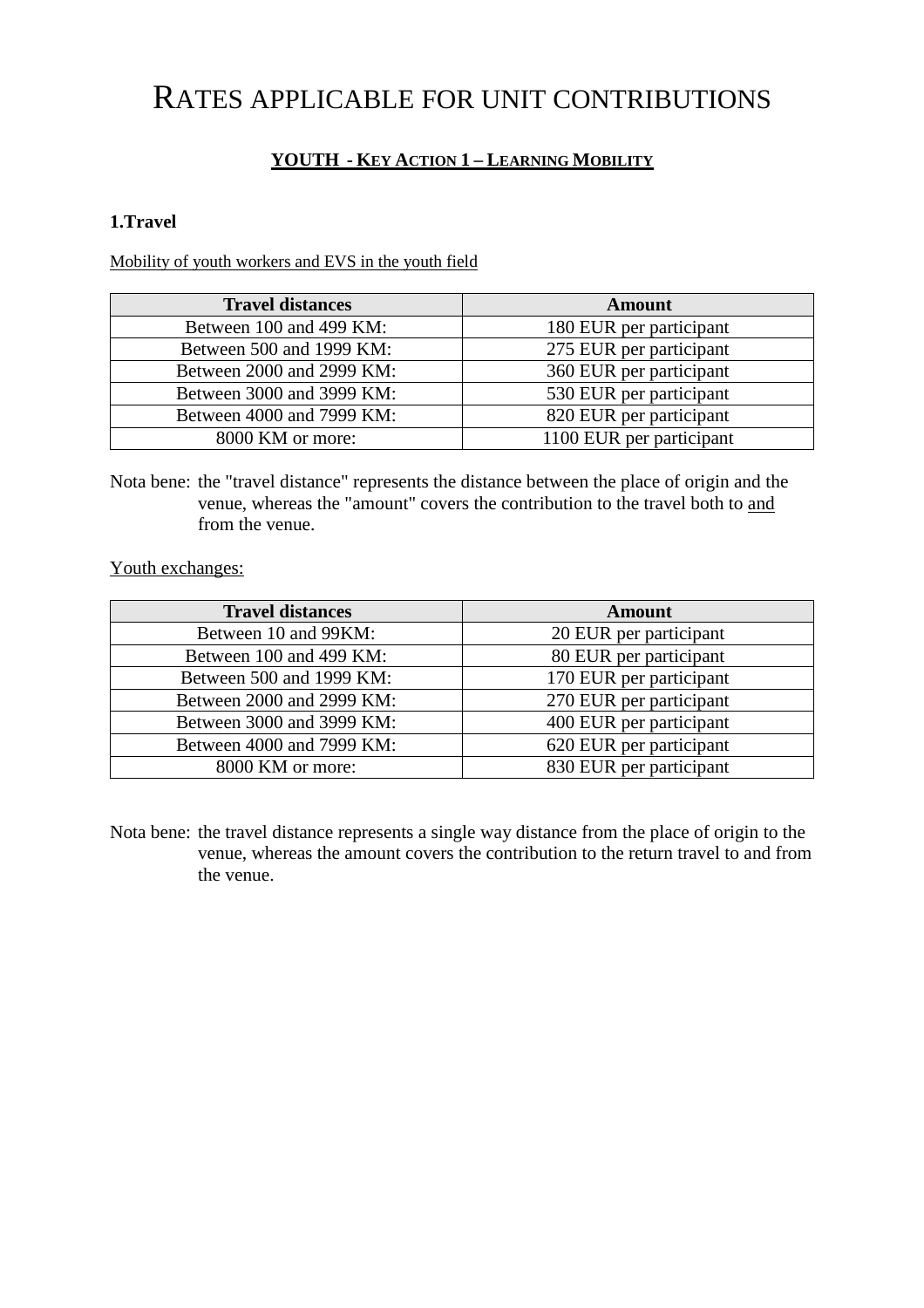## **2. Individual support:**

For EVS

|                                                 | 14 to 59 days                    | 2 to 12 months                     |
|-------------------------------------------------|----------------------------------|------------------------------------|
| Destination country                             | Amount per day in<br><b>Euro</b> | Amount per month in<br><b>Euro</b> |
|                                                 | A5.4                             | A5.5                               |
| <b>Belgium</b>                                  | 4                                | 110                                |
| <b>Bulgaria</b>                                 | 3                                | 70                                 |
| <b>Czech Republic</b>                           | $\overline{4}$                   | 90                                 |
| <b>Denmark</b>                                  | 5                                | 145                                |
| <b>Germany</b>                                  | $\overline{4}$                   | 110                                |
| <b>Estonia</b>                                  | 3                                | 85                                 |
| <b>Ireland</b>                                  | 5                                | 125                                |
| <b>Greece</b>                                   | 4                                | 100                                |
| <b>Spain</b>                                    | 4                                | 105                                |
| <b>France</b>                                   | 5                                | 115                                |
| <b>Croatia</b>                                  | $\overline{4}$                   | 90                                 |
| <b>Italy</b>                                    | 4                                | 115                                |
| <b>Cyprus</b>                                   | 4                                | 110                                |
| Latvia                                          | 3                                | 80                                 |
| Lithuania                                       | 3                                | 80                                 |
| Luxembourg                                      | $\overline{4}$                   | 110                                |
| <b>Hungary</b>                                  | 4                                | 90                                 |
| <b>Malta</b>                                    | $\overline{4}$                   | 110                                |
| <b>Netherlands</b>                              | $\overline{4}$                   | 110                                |
| <b>Austria</b>                                  | $\overline{4}$                   | 115                                |
| <b>Poland</b>                                   | 3                                | 85                                 |
| Portugal                                        | $\overline{4}$                   | 100                                |
| Romania                                         | $\overline{c}$                   | 60                                 |
| Slovenia                                        | 3                                | 85                                 |
| Slovakia                                        | $\overline{4}$                   | 95                                 |
| <b>Finland</b>                                  | $\overline{4}$                   | 125                                |
| <b>Sweden</b>                                   | $\overline{4}$                   | 115                                |
| <b>United Kingdom</b>                           | 5                                | 140                                |
| former Yugoslav<br><b>Republic of Macedonia</b> | $\overline{2}$                   | 60                                 |
| <b>Iceland</b>                                  | 5                                | 135                                |
| Liechtenstein                                   | 5                                | 120                                |
| <b>Norway</b>                                   | 5                                | 135                                |
| <b>Switzerland</b>                              | 5                                | 130                                |
| <b>Turkey</b>                                   | 3                                | 80                                 |
| <b>Partner Country</b>                          | $\overline{2}$                   | 55                                 |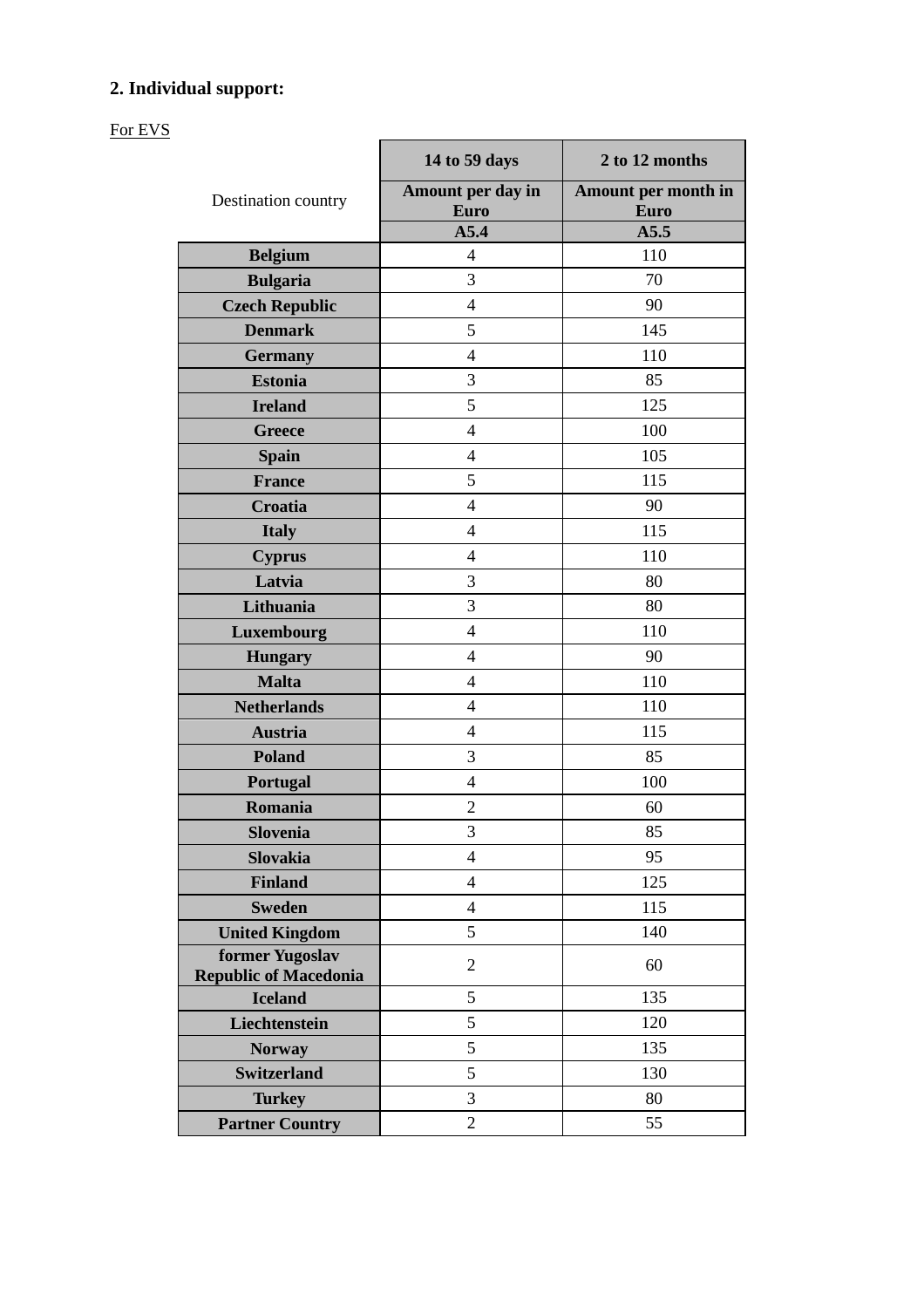## **3. Organisational support**

Youth workers mobility:

Nota bene: The grant for organisational support will be calculated as an amount per day per participant up to maximum 1100 euro per participant regardless of the actual mobility duration.

|                                       | <b>Amount</b>   |
|---------------------------------------|-----------------|
|                                       | per day         |
| Destination country                   | in Euro<br>A5.6 |
| <b>Belgium</b>                        | 65              |
| <b>Bulgaria</b>                       | 53              |
| <b>Czech Republic</b>                 | 54              |
| <b>Denmark</b>                        | 72              |
| <b>Germany</b>                        | 58              |
| <b>Estonia</b>                        | 56              |
| <b>Ireland</b>                        | 74              |
| Greece                                | 71              |
| <b>Spain</b>                          | 61              |
| <b>France</b>                         | 66              |
| Croatia                               | 62              |
| <b>Italy</b>                          | 66              |
| <b>Cyprus</b>                         | 58              |
| Latvia                                | 59              |
| Lithuania                             | 58              |
| Luxembourg                            | 66              |
| <b>Hungary</b>                        | 55              |
| <b>Malta</b>                          | 65              |
| <b>Netherlands</b>                    | 69              |
| <b>Austria</b>                        | 61              |
| <b>Poland</b>                         | 59              |
| Portugal                              | 65              |
| Romania                               | 54              |
| <b>Slovenia</b>                       | 60              |
| <b>Slovakia</b>                       | 60              |
| <b>Finland</b>                        | 71              |
| <b>Sweden</b>                         | 70              |
| <b>United Kingdom</b>                 | 76              |
| former Yugoslav Republic of Macedonia | 45              |
| <b>Iceland</b>                        | 71              |
| Liechtenstein                         | 74              |
| <b>Norway</b>                         | 74              |
| <b>Switzerland</b>                    | 71              |
| <b>Turkey</b>                         | 54              |
| <b>Partner Country</b>                | 48              |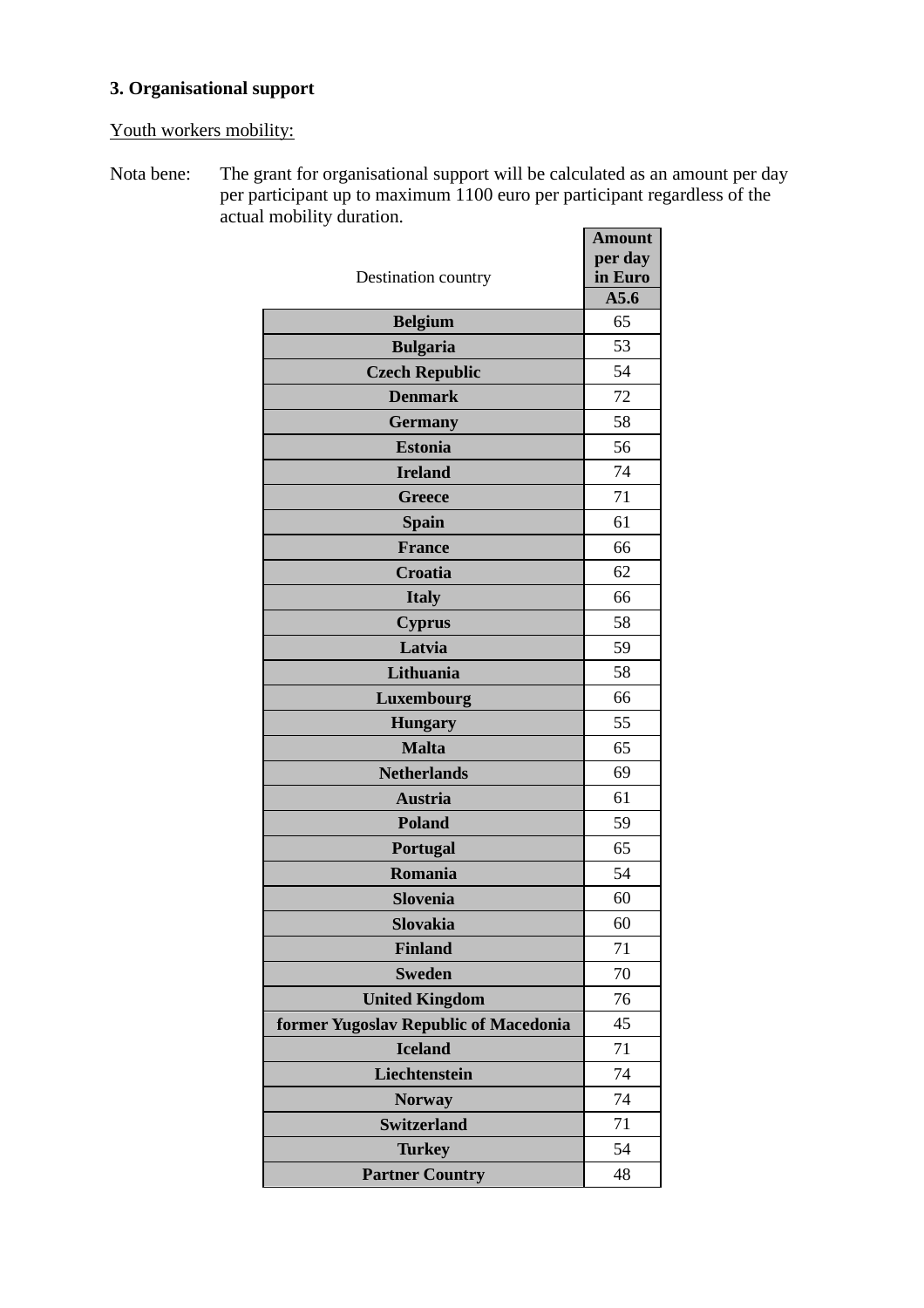|                                                 | 14 to 59 days                    | 2 to 12 months                     |
|-------------------------------------------------|----------------------------------|------------------------------------|
| Destination country                             | <b>Amount per day</b><br>in Euro | <b>Amount per</b><br>month in Euro |
|                                                 | A5.2                             | A5.3                               |
| <b>Belgium</b>                                  | 20                               | 590                                |
| <b>Bulgaria</b>                                 | 17                               | 500                                |
| <b>Czech Republic</b>                           | 17                               | 490                                |
| <b>Denmark</b>                                  | 21                               | 630                                |
| <b>Germany</b>                                  | 18                               | 520                                |
| <b>Estonia</b>                                  | 18                               | 520                                |
| <b>Ireland</b>                                  | 21                               | 610                                |
| <b>Greece</b>                                   | 21                               | 610                                |
| <b>Spain</b>                                    | 18                               | 530                                |
| <b>France</b>                                   | 19                               | 570                                |
| <b>Croatia</b>                                  | 19                               | 570                                |
| <b>Italy</b>                                    | 21                               | 610                                |
| <b>Cyprus</b>                                   | 21                               | 610                                |
| Latvia                                          | 19                               | 550                                |
| Lithuania                                       | 18                               | 540                                |
| Luxembourg                                      | 21                               | 610                                |
| <b>Hungary</b>                                  | 17                               | 510                                |
| <b>Malta</b>                                    | 20                               | 600                                |
| <b>Netherlands</b>                              | 21                               | 620                                |
| <b>Austria</b>                                  | 18                               | 540                                |
| <b>Poland</b>                                   | 18                               | 540                                |
| <b>Portugal</b>                                 | 20                               | 600                                |
| Romania                                         | 17                               | 500                                |
| Slovenia                                        | 20                               | 580                                |
| <b>Slovakia</b>                                 | 19                               | 550                                |
| <b>Finland</b>                                  | 21                               | 630                                |
| <b>Sweden</b>                                   | 21                               | 630                                |
| <b>United Kingdom</b>                           | 21                               | 630                                |
| former Yugoslav Republic of<br><b>Macedonia</b> | 15                               | 440                                |
| <b>Iceland</b>                                  | 21                               | 610                                |
| Liechtenstein                                   | 21                               | 610                                |
| <b>Norway</b>                                   | 21                               | 630                                |
| <b>Switzerland</b>                              | 21                               | 620                                |
| <b>Turkey</b>                                   | 17                               | 500                                |
| <b>Partner Country</b>                          | 15                               | 440                                |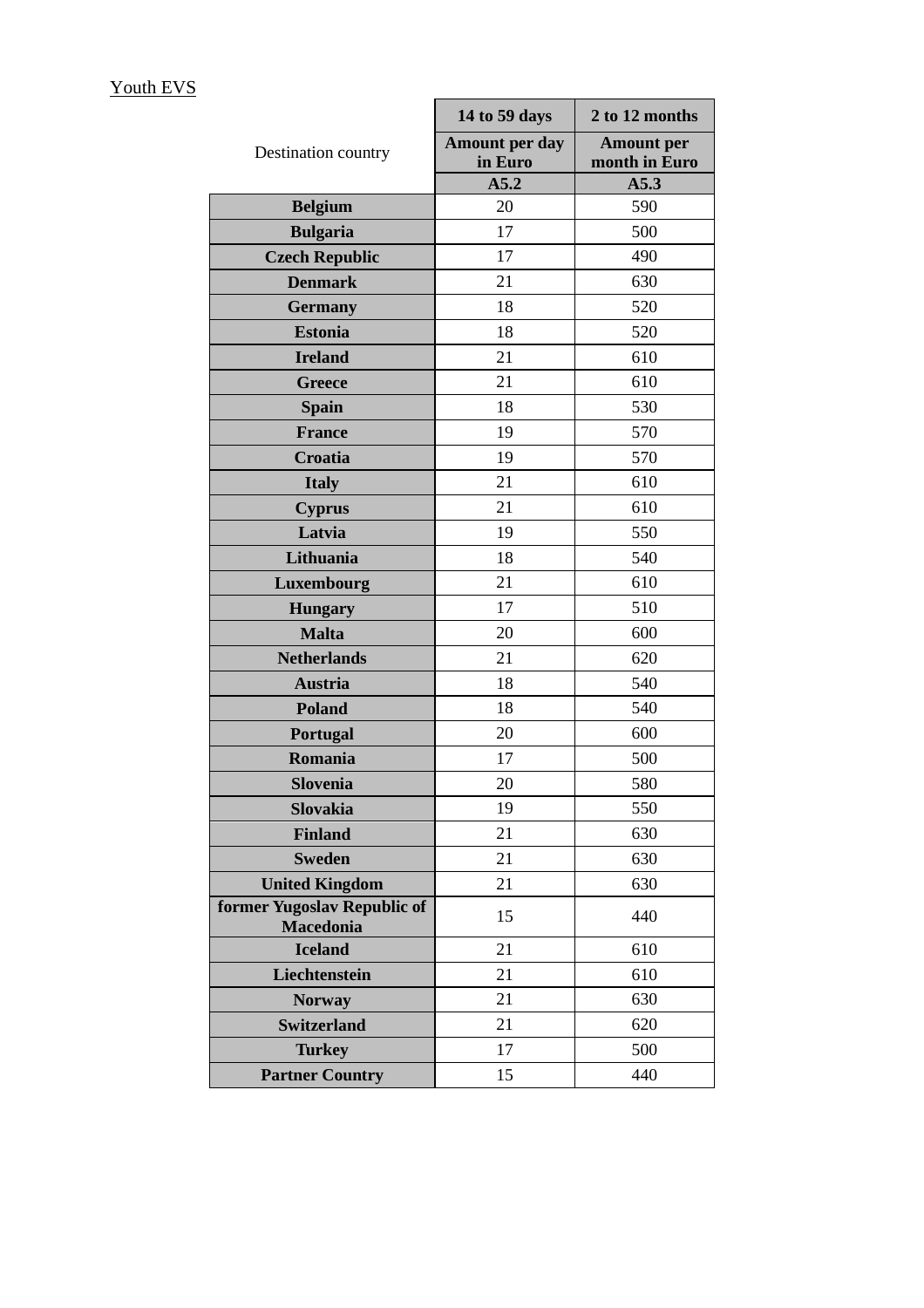## Youth Exchanges

| Destination country                             | <b>Amount per</b><br>day in Euro |
|-------------------------------------------------|----------------------------------|
|                                                 | A5.1                             |
| <b>Belgium</b>                                  | 37                               |
| <b>Bulgaria</b>                                 | 32                               |
| <b>Czech Republic</b>                           | 32                               |
| <b>Denmark</b>                                  | 40                               |
| <b>Germany</b>                                  | 33                               |
| <b>Estonia</b>                                  | 33                               |
| <b>Ireland</b>                                  | 39                               |
| <b>Greece</b>                                   | 38                               |
| <b>Spain</b>                                    | 34                               |
| <b>France</b>                                   | 37                               |
| <b>Croatia</b>                                  | 35                               |
| <b>Italy</b>                                    | 39                               |
| <b>Cyprus</b>                                   | 32                               |
| Latvia                                          | 34                               |
| Lithuania                                       | 34                               |
| Luxembourg                                      | 36                               |
| <b>Hungary</b>                                  | 33                               |
| <b>Malta</b>                                    | 37                               |
| <b>Netherlands</b>                              | 39                               |
| <b>Austria</b>                                  | 39                               |
| <b>Poland</b>                                   | 34                               |
| <b>Portugal</b>                                 | 37                               |
| Romania                                         | 32                               |
| <b>Slovenia</b>                                 | 34                               |
| <b>Slovakia</b>                                 | 35                               |
| <b>Finland</b>                                  | 39                               |
| <b>Sweden</b>                                   | 39                               |
| <b>United Kingdom</b>                           | 40                               |
| former Yugoslav Republic of<br><b>Macedonia</b> | 28                               |
| <b>Iceland</b>                                  | 39                               |
| Liechtenstein                                   | 39                               |
| <b>Norway</b>                                   | 40                               |
| <b>Switzerland</b>                              | 39                               |
| <b>Turkey</b>                                   | 32                               |
| <b>Partner Country</b>                          | 29                               |